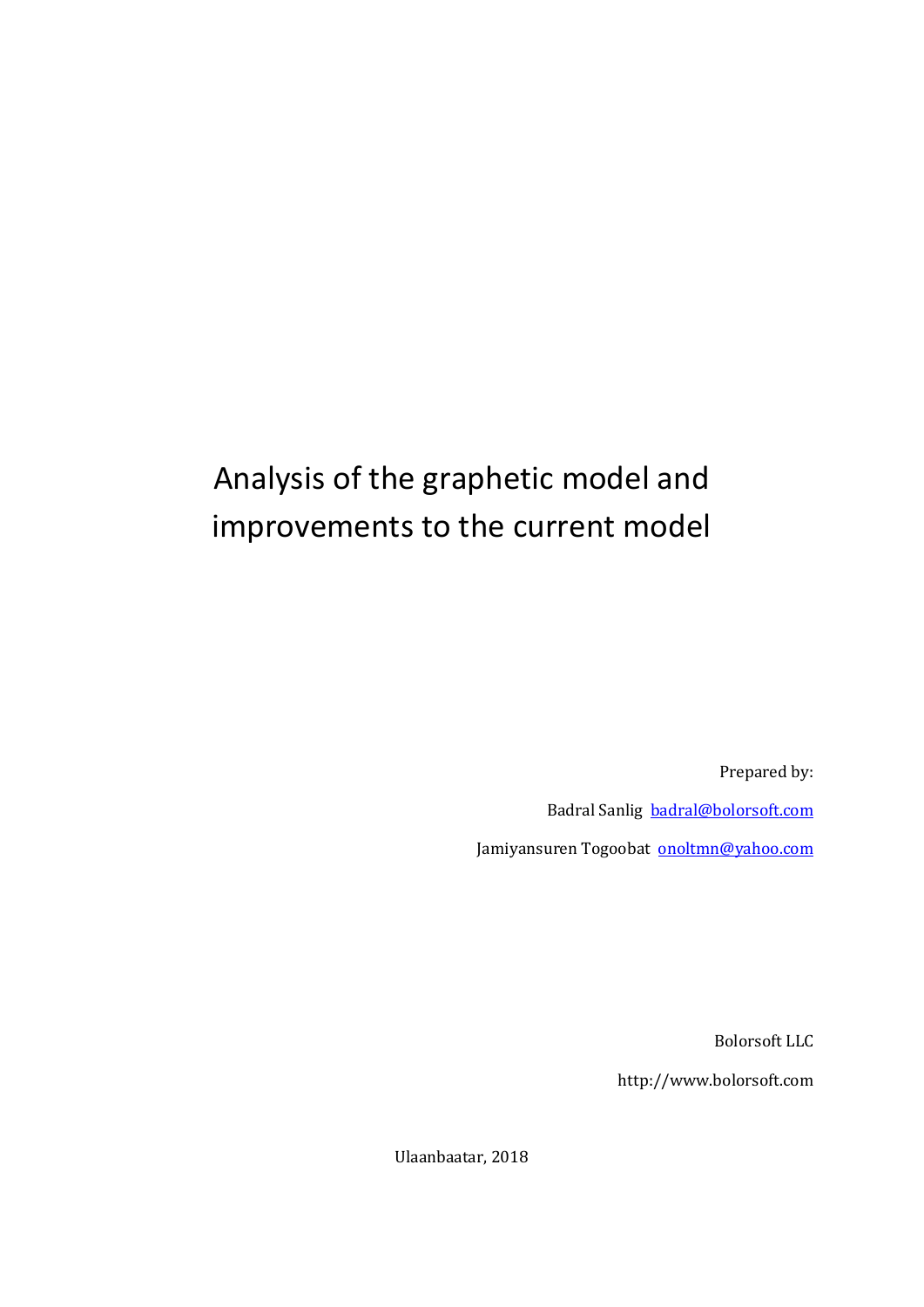#### **Abstract**

We have researched both graphetic and phonetic encoding models. Every model has drawbacks and benefits. This document consists of three major parts. In the first part, the archeology of Mongolian language is introduced and in the second part, the analysis of the graphetic model is presented. The proposal of the improved phonetic model comes in the third part.

We examined that the language and script information is very important for the decision-making, thus we introduced the basic information of the Mongolian script.

We have defined the current graphetic model as semi-graphetic model, because it was extensively mixed with phonetic elements. Thus, we also analyzed pure graphetic model.

We have concentrated to improve current phonetic model with minor and major updates.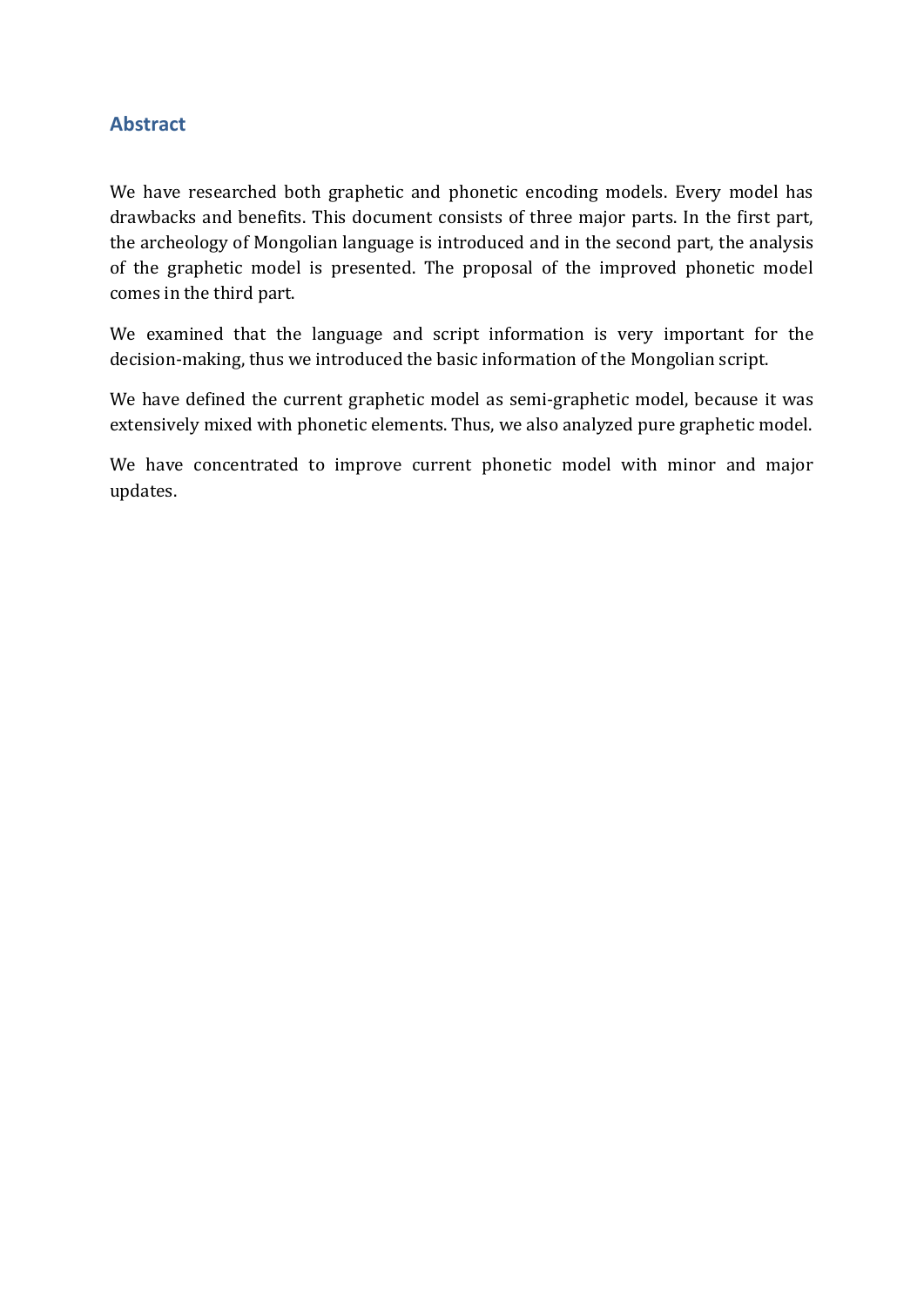#### **1. Introduction to the Mongolian script**

The Mongolian script has been used as an official writing system since the thirteenth century. The oldest Mongolian script monument, known today, is written in 1224 or 1225, and furthermore, the first treatise of Mongolian grammar dates back to the  $13<sup>th</sup>$ century. For example, The Mongolian grammar *Jirüken-ü tolta* (The Heart Essence) by Sakya Pandita Kunga Gyaltsan (Sa skya Pandita Kun dga' rgyal mtshan(1182-1251)), *Jirüken-ü tolta* by Chogyi Odser (Chos-gyi 'Od-ser (Choiji-Odser, fl. 1307-1321)). Unfortunately, these precious works have not been handed down to us today. However, several later day "commentaries" on these works, dated back to the eightteenth century or later, are available. For an instance, one can duly mention the *Jirüken-ü tolta-yin tayilburi üsüg-ün endegürel-i arilɣaɣci Otarui-yin mani* (The Space Jewel for Eliminating of Letter Ambiguity: Commentary on the Heart Essence). This is the earliest and most popular commentary, which was written by Danjindagba (fl. 1723-1736), a famous reincarnated Lama from the Üjümchin Mongols. From these works one can see serve as how Mongolian script is an embodiment of ancient Mongolian orthography.

Therefore, I contend to introduce some of the Mongolian orthography terms on the basis of the Jiruken-ü tolta commentary by Danjindagba. A Reason is I regard this commentary as a most fundamental source for the sake of encoding the Mongolian script.

Based on the work of Danjindagba, I will briefly demonstrate five unique characteristics of vowels, consonants, syllable and syllable closing, which are essential in the Mongolian grammar.

Historically, the alphabetic set had been improved several times. The present alphabetic sources of the Mongolian script can be divided into 7 vowel letters and 28 consonant letters. The seven vowels are:  $\mathcal{N}$  a,  $\mathcal{N}$  e,  $\mathcal{N}$  i,  $\mathcal{N}$  o,  $\mathcal{N}$  u,  $\mathcal{N}$  ö,  $\mathcal{N}$  ü. Basic consonant letters are:  $\gamma$ *na,*  $\theta$ <sub>7</sub> *ba,*  $\gamma$ *i qa (* $\theta$ <sub>7</sub> *ke)*,  $\gamma$ <sup>*i*</sup> *ya (* $\theta$ <sub>7</sub> *ge)*,  $\gamma$ <sup>*i*</sup> *ja*,  $\gamma$ <sup>*i*</sup> *ya*,  $\alpha$ *i ta*,  $\alpha$ *i da*,  $\vec{M}$ ma,  $\vec{M}$  *ča,*  $\vec{M}$  *ra,*  $\vec{M}$  *sa,*  $\vec{M}$  *la,*  $\vec{M}$  *wa*,  $\vec{S}$ *n pa,*  $\vec{M}$  *ang* and  $\vec{M}$  lha. They are used to write native Mongolian words. While there were other consonant letters to write foreign words. Those are: ᠹ *fa,* ᠽ *za,* ᠼ *ca,*ᠿ *ža,*ᠻ *ka,*ᠾ *ha,* ᡁ *Zhi,* ᡂ *Chi.* There are one and the same letters for denoting o and u; and ö and ü as well. Though, they are considered as separate letters according to *the Jirüken-ü tolta.* For example, it is quite clear that Danjindagva regarded o and u, and ö and ü as separate letters. Let me illustrate three examples where he regarded them as separate letters as referring to his work. Those are as follows:

1) " ... *A* generates *o* and *u*. While *e* generates *ö* and *ü*. *Na* generates *no* and *nu*. *Ne* generates with *nö* and *nü*. *Ba* generates *bo* and *bu*. *Be* generates with *bö* and *bü*" (Danzandagba p.6r). Here, he attempts to explain that a "contour", which is called *gedesü* or the "belly" in Mongolian script, indicates two different letters *o* and *u*. Unfortunately, he had to write O, the "contour" (*gedesü* or belly) twice to mean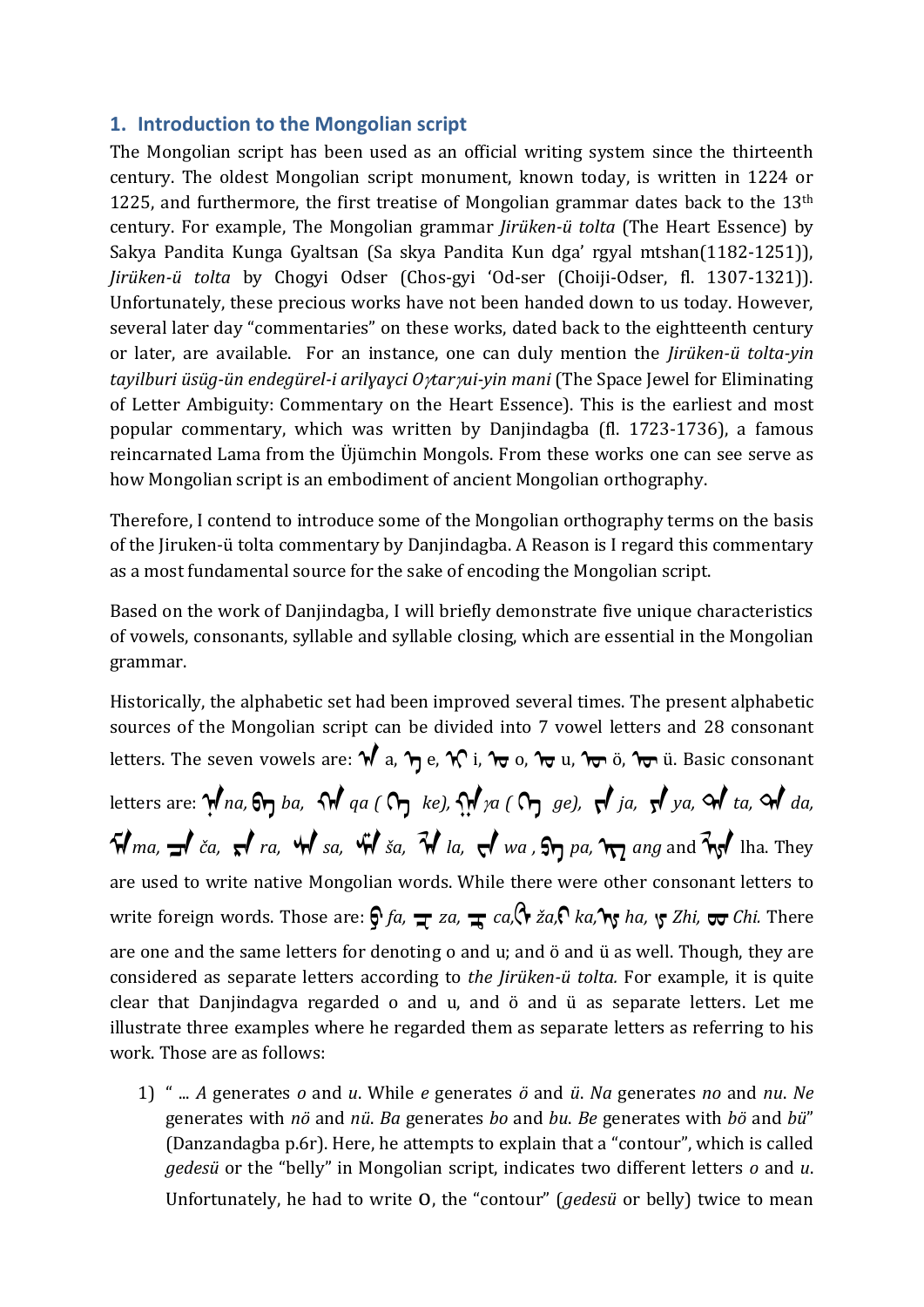this. He did the same to explain the use of *ö* and *ü*. The difference between *o* and *u* and *ö* and *ü* is the former are consistent with their back vowels while the later are consistent with their front vowels only. Nevertheless, it is again the same O "contour" (*gedesü* or belly) used to indicate *ö* and *ü,* from the difference between front and back vowels one can identify them as different letters.



2) "... the vowels are *a, e, i, o, u, ö and ü*. These are named as *aq-a üsüg* (initial letters) or *eke üsüg* (mother letters) due to their first positions in writing and spelling with consonants" (Danjindagba, p.7a). Here, Danjindagba uses seven letters to indicate seven vowels, not five letters. To mean this he had to use O the circle four times.



3) "...The letter *š* occurs with vowels such as *ša, še, ši, šo, šu, šö* and šü" (Danjindagba p.6r). Here, he shows seven different uses of the consonant *š* in the case of seven different vowels. If he did not consider *o* and *u*, and *ö* and *ü* as independent letters, he would have described only five syllables (i.e. *ša, še, ši, šu, šü*). However, he demonstrated seven syllables to indicate that although they share the same grapheme they are independent letters.

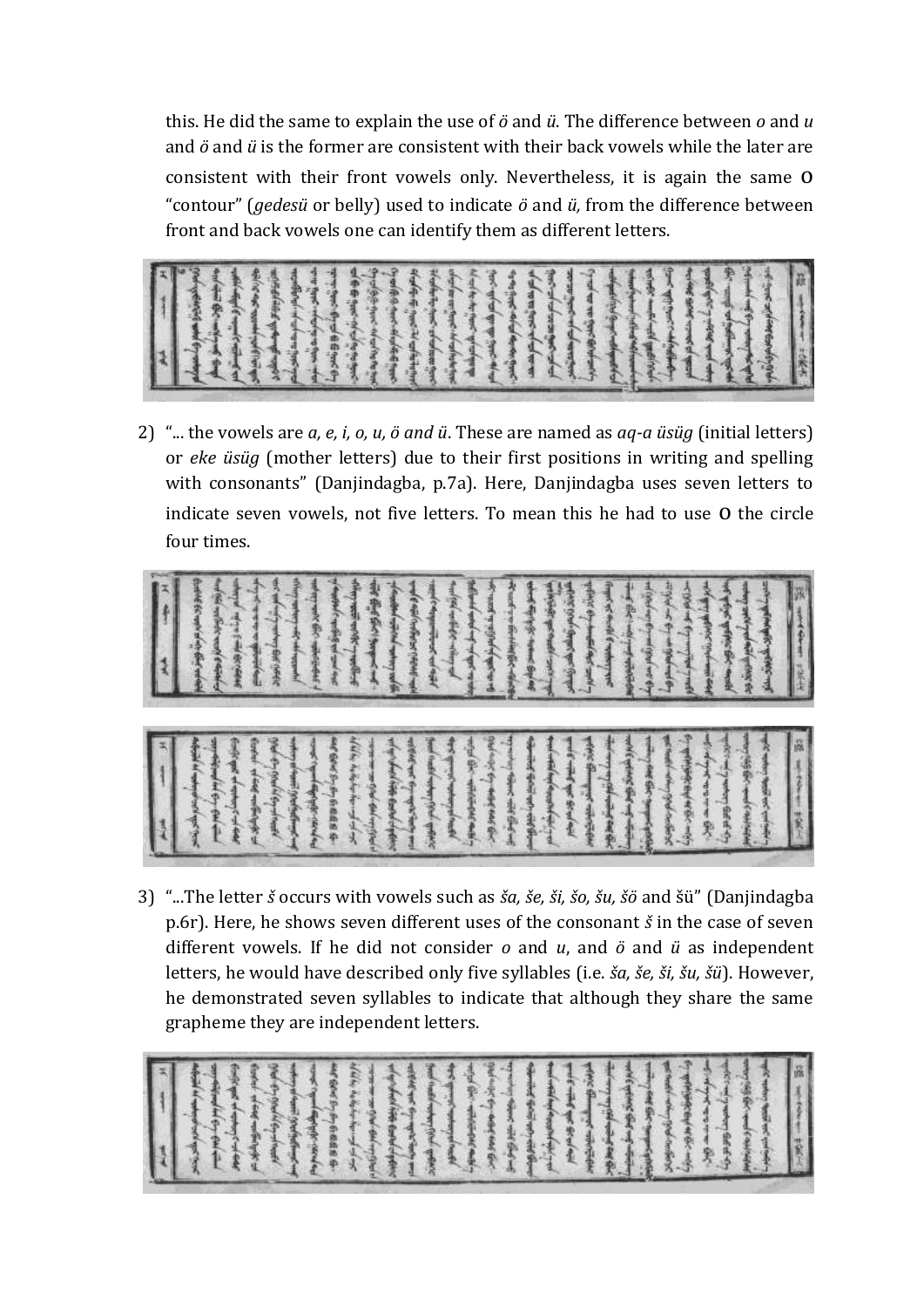*Jiruken-u tolta* underlines another important feature of Mongolian script, which is the *vowel harmony*. According to Danjindagba, there are three types of vowels in Mongolian language.

- 1) *er-e* or *čing-a egesig* (lit. masculine or strong vowel) which means back vowels *a, o, u*.
- 2) *em-e* or *köndei egesig* (lit. feminine or weak vowel) which refers to front vowels e, ö, ü.
- 3) sayarmay egesig (lit. neutral)  $-i$ .

The vowel harmony simply means that a word can only contain either back vowels (a, o, u) or front vowels (e, ö, ü), but not both at the same time, with the exception few of words, the majority of which are foreign. The vowel *i* is considered neutral, and therefore, it occurs in both front and back voweled words, but when *i* occurs in all syllables in the words, then the word is considered to be front voweled. Vowel harmony also affects two other sets of letters,  $\gamma$ /q and g/k, the former occurs only in the backvoweled words, while the latter only in the front-voweled words.

Consonants are classified into two categories. One is the syllable closing consonants that can be followed by another consonant in the middle of a word and may occur in the end of a word (debiskerlekü geyigülügči). Second is the consonants that always followed by vowels (ülü debiskerlekü geyigülügči). According to Danjindagba, there are eleven syllable-final consonants.



For example, Danjindagva writes that "... There are eleven masculine syllable-closing consonants: *an, ab, a, am, al, ar, as, ad, ay, aw* and *ang*. ... The feminine syllable-closing consonants are *en, eb, eg, em, el, er, es, ed, ey* and *ew*" (p. 7r). Among these syllable closing, *w* and *y* transformed to vowels *u* and *i* in Modern Mongolian. A well-known example of syllable-closing *y* is *nayma*  $\pi$ **f** (eight). This unique writing form, which is written with only one long tooth or oblique line (v), and it differs from the other standard diphthong writings (ᡳ). Some examples of syllable closing *w* are available such as *keüked* ᡗᠠᡇᡴᡝᠠᠠᠠᠠᠠ (child), *taulai* ᠲᠠᡇᠯᠩ(rabbit), *teüke* ᠲᠠᡇᡴᡝ (history) etc.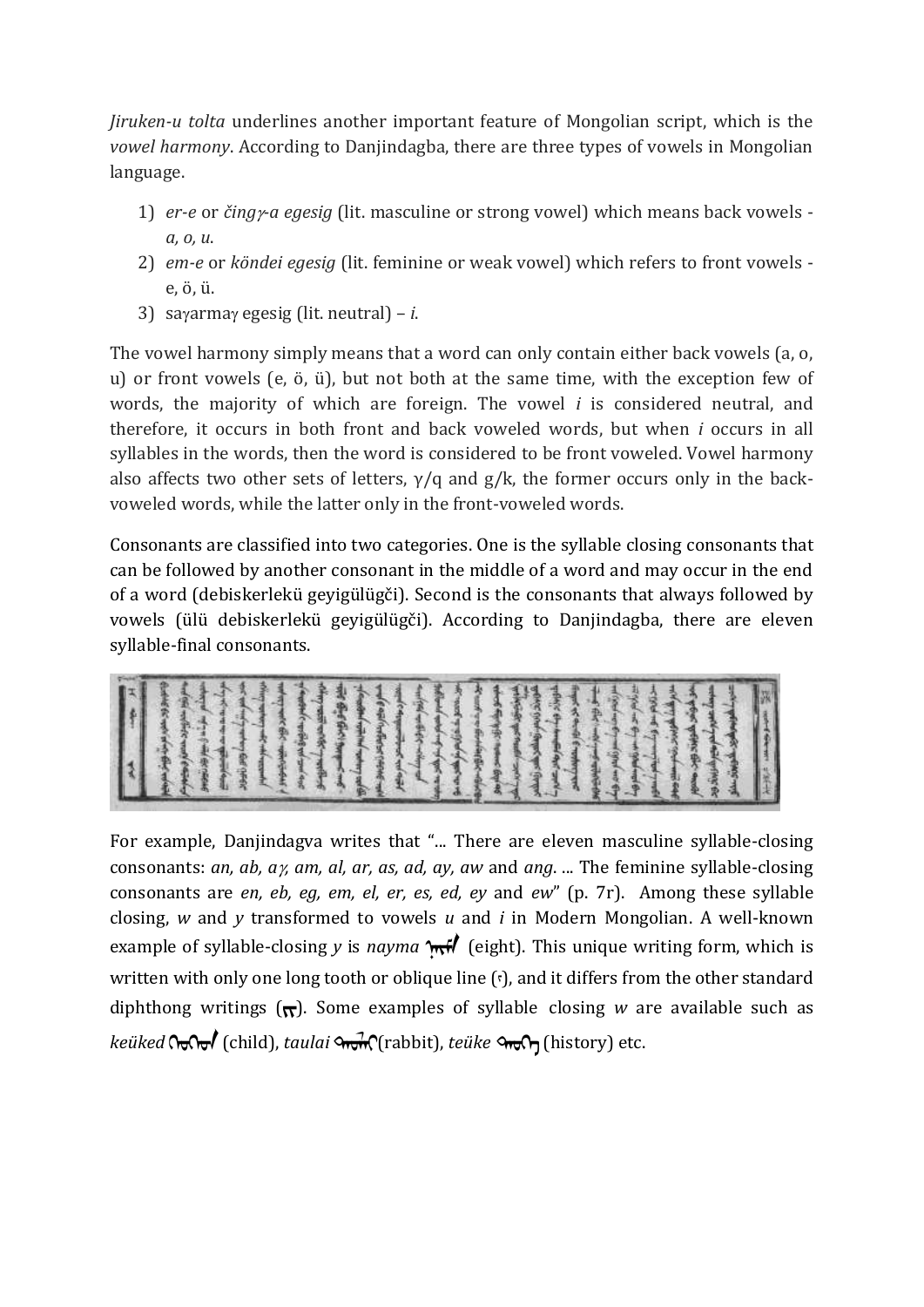The syllable-final *ng* is a special one. It does not occur in the beginning of the word (i.e. not followed by vowels).



Danjindagva explains that "... The letter *ng* does not occur in the first position of a word. It only occurs to describe the sound of the newborn baby crying. Therefore, it is considered as a syllable-final consonant. For example, babies cry as *ing ng* (<del>λπ)</del> (m)."

This feature does not appear in Mongolian CV Sequences\_Weizhe171209.pdf where the *ng* consonant is followed by vowels. At a glance, one can see that the author of this work wishes to not use ligatures in his model. However, this plan fails because of the feature of *ng* consonant.

The syllable structures are well described in the *Jirüken-ü tolta*. For example,



Vowel syllable / V:  $\mathcal{N}$   $\eta$   $\mathcal{N}$   $\mathcal{N}$   $\mathcal{N}$   $\mathcal{N}$   $\mathcal{N}$   $\mathcal{N}$   $\mathcal{N}$   $\mathcal{N}$   $\mathcal{N}$   $\mathcal{N}$   $\mathcal{N}$   $\mathcal{N}$   $\mathcal{N}$   $\mathcal{N}$   $\mathcal{N}$   $\mathcal{N}$   $\mathcal{N}$   $\mathcal{N}$   $\mathcal{N}$   $\mathcal{N}$   $\mathcal{N}$ 

Single syllables that consist of vowel and syllable closing consonant / VC (dang debisker üy-e): <del>ᠠ</del>ᠠᠪ ᠠᠬ ᠡᠢ ᠠᠷ ᠠᠷ ᠠᠡᠰ ᠠᠳ ᠠᠮ ᠠᠮ ᠠᠩ ᠠ

Syllables with diphthongs and syllable-final consonants (dabqur debisker) / VYC:  $\pi r \sqrt{ }$  $\theta$   $\theta$ 

Consonant and vowel / CV:  $\theta$ 7  $\theta$   $\pi$ 

Consonant, vowel and syllable-final consonant / CVC:  $\theta$ rd  $\theta$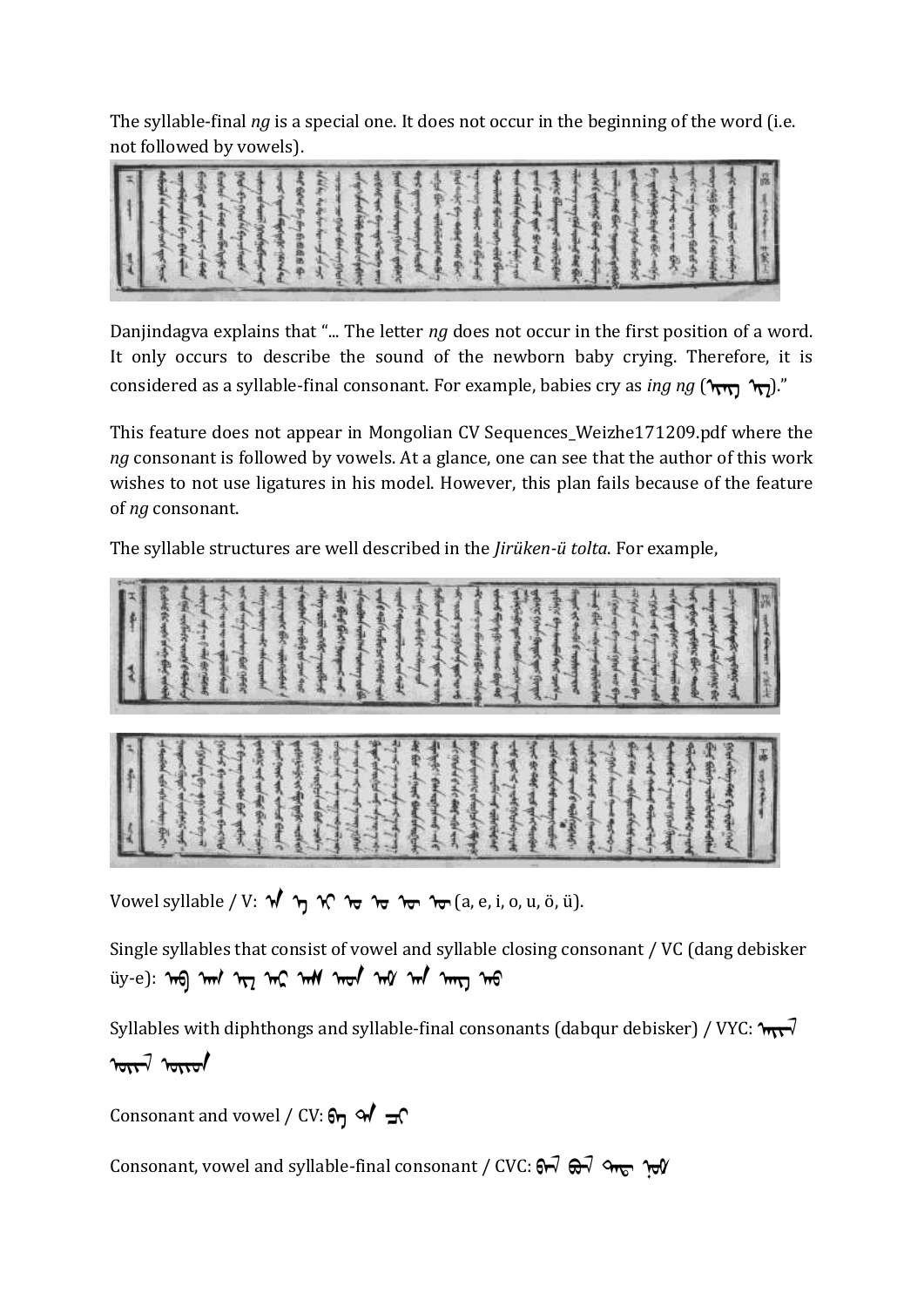Consonant, diphthong and syllable-final consonant / CVYC: ᠲᠠᠢᠢᠯ ᠰᠠᠶᠢᠳ

Loan words such as *tngri* ᠲᠩᠷᠶ (sky) and *gšan* ᠭ ᠱᠠᠨ(moment) are not included in this structure.

|             |                                                                             | нэгдүгээр хичээл |                                                                                                                                                                                                                                                                                                                                                |  |
|-------------|-----------------------------------------------------------------------------|------------------|------------------------------------------------------------------------------------------------------------------------------------------------------------------------------------------------------------------------------------------------------------------------------------------------------------------------------------------------|--|
|             | Давтлага:                                                                   |                  |                                                                                                                                                                                                                                                                                                                                                |  |
|             | Дэвстэрлэх, ул дэвсгэрлэх үсэг                                              |                  |                                                                                                                                                                                                                                                                                                                                                |  |
|             |                                                                             |                  | Монгол бичиг 32 усэгтэй. Гийгүүлэгч 25-аас харь хэлний<br>авиа тэмдэглэх чо Л Д Ф У тавыг хасвая улдсэн 20 гий-                                                                                                                                                                                                                                |  |
| Тэдгээр нь: |                                                                             |                  | гүүлэгч нь монгол хэлний авиа тэмдэглэдэг гийгүүлэгч болно.                                                                                                                                                                                                                                                                                    |  |
|             |                                                                             |                  | 1. $\rightarrow$ (HA) 8. a (MA) 15. $\rightarrow$ (ША)                                                                                                                                                                                                                                                                                         |  |
|             |                                                                             |                  | 2. $\infty$ (EA) 9. $\triangleright$ (TA) 16. $\downarrow$ (JA)                                                                                                                                                                                                                                                                                |  |
|             |                                                                             |                  | 3. 2 (XA) 10. d (ДА) 17. a (BA)                                                                                                                                                                                                                                                                                                                |  |
|             |                                                                             |                  | 4. $\degree$ (X3) 11. $\frac{1}{11}$ (MA) 18. $\degree$ (HA)                                                                                                                                                                                                                                                                                   |  |
|             |                                                                             |                  | 5. $\circ$ (FA) 12. 4 (4A) 19. $\frac{1}{2}$ (HF)                                                                                                                                                                                                                                                                                              |  |
|             | 6. $\sim$ (F3) 13. $n$ (PA)                                                 |                  | $20. \pm (JIXA)$                                                                                                                                                                                                                                                                                                                               |  |
|             | 7. $\sim$ ( <i>XA</i> ) 14. $\approx$ (CA)                                  |                  |                                                                                                                                                                                                                                                                                                                                                |  |
|             | ний авиаг тэмдэглэхэд хүрэлцээтэй юм.<br>дэвсгэрлэх үсэг гэж хоёр ангилдаг. |                  | Ингээд 7 эгшиг, 20 гийгүүлэгч-бүгд 27* үсгээр монгол хэл-<br>Тэдгээр 20 гийгүүлэгч үсгийг 1) дэвсгэрлэх үсэг. 2) үл                                                                                                                                                                                                                            |  |
|             | ордог гийгүүлэгч мөн.                                                       |                  | Дэвстэрлэх буюу дэвсгэр үсэг гэдэг нь үе битүүлэн<br>Өөрөөр хэлбэл: үеийн адагт ордог, үе төгсгөдөг гий-<br>гүүлэгчийг дэвсгэрлэх үсэг гэнэ. Бас өөрөөр хэлбэл:<br>угийн дунд, гийгүүлэгчийн өмнө ордог, үгийн адагт ордог<br>гийгүүлэгчийг дэвсгэрлэх үсэг гэнэ. Бас өөрөөр хэлбэл:<br>үгийн дунд, үгийн адагт ардаа эгшиггүй орж болдог гий- |  |

Ga, Qa, Ge, He letters are taught as individual letters in the School Textbook for Mongolian Script printed in Ulaanbaatar, 1986.

# **2. Analysis of the graphetic model**

The proposed graphetic model in N4889 is not true graphetic model. Thus, we would describe it as semi-graphetic approach.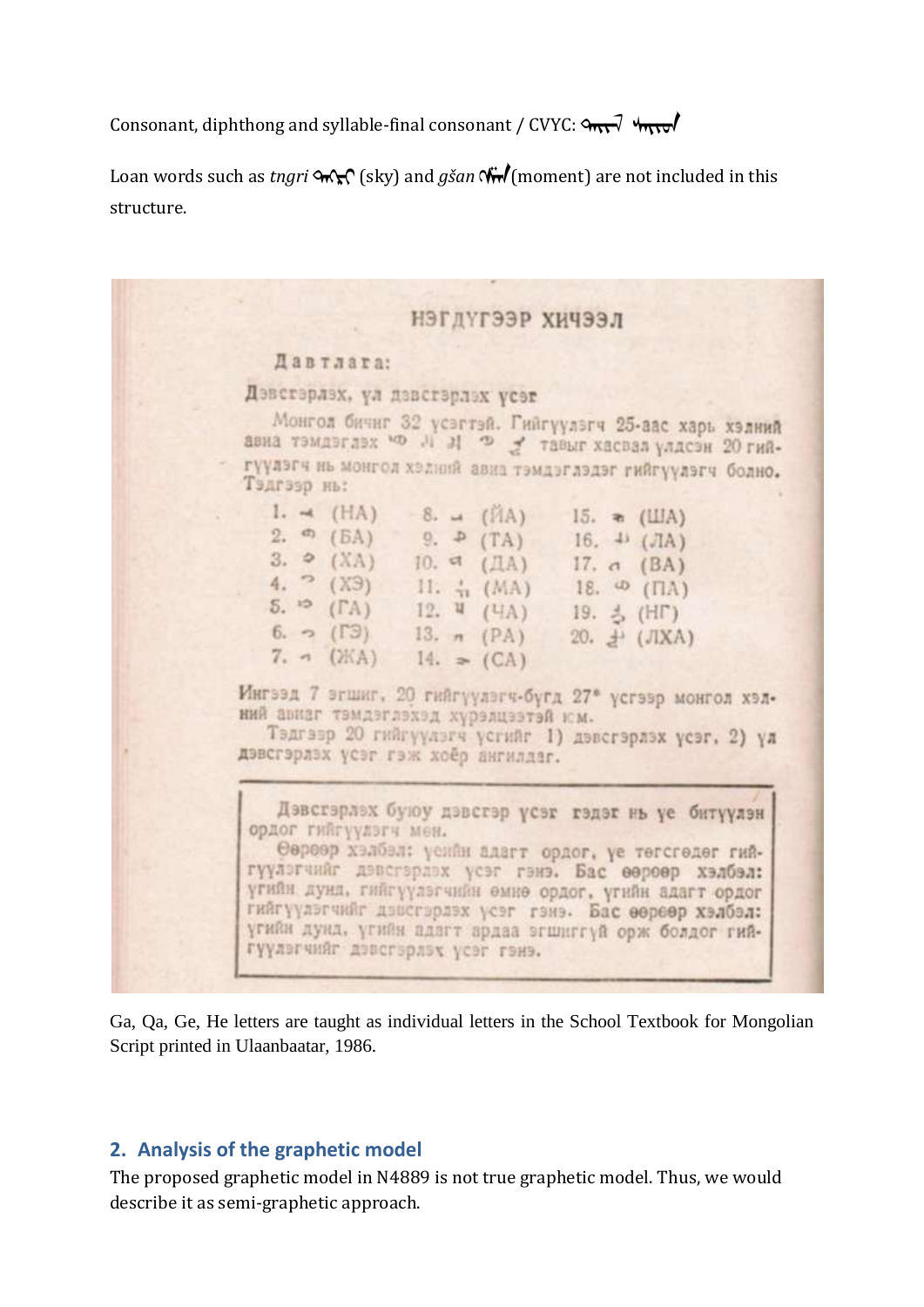# **Semi-graphetic model**

We have carefully checked the advantages of the semi-graphetic model described in N4882 as follows.

1. Cleaner, unambiguous representation of text.

There exists still ambiguous representation of text.

ᠬᠠᠭᠠᠨ qagan ᠬᠠᠭᠠᠨ qannan

 $\sim$  /aagad/, /aannad/, /aagaon/, /aannaon/

ን<sub></sub> የተደረገ /aaagagur/, /aqgagur/, /aaagnannor/

2. Vastly simpler font implementation, with only local contextual rules.

We accept this issue. However, we could reach to this goal with tiny changes to current model.

3. No variation sequences required for modern Mongolian (except to support old model for backwards compatibility).

We accept this issue. We could also significantly reduce FVSs in current model. Actually just single FVS character is enough.

4. More straightforward user experience; type what you see.

It is incorrect. For example, to  $\overbrace{\text{m}_{\text{min}}^{\text{max}}$ 

It is impossible to abandon from this issue unless to avoid positional variants.

5. Much easier searching capability.

It is impossible to abandon from this issue unless to avoid visual ambiguity. This visual ambiguity is not like as phonetic model but it is emerged by mixed encoding of the model. For example, see the point 1.

6. Would be supportable in internationalized domain names.

There are still unacceptable security issues for domain names.

7. Has significantly less security issues than the status quo.

There exist still security issues.

This approach has following drawbacks:

1. Mixed (graphemes and letters) encoding causes more difficult problems to mentality. **A mongolian user cannot write neither by correct spelling nor by thinking the pure letter elements.** For example, "öndör" is correct spelling of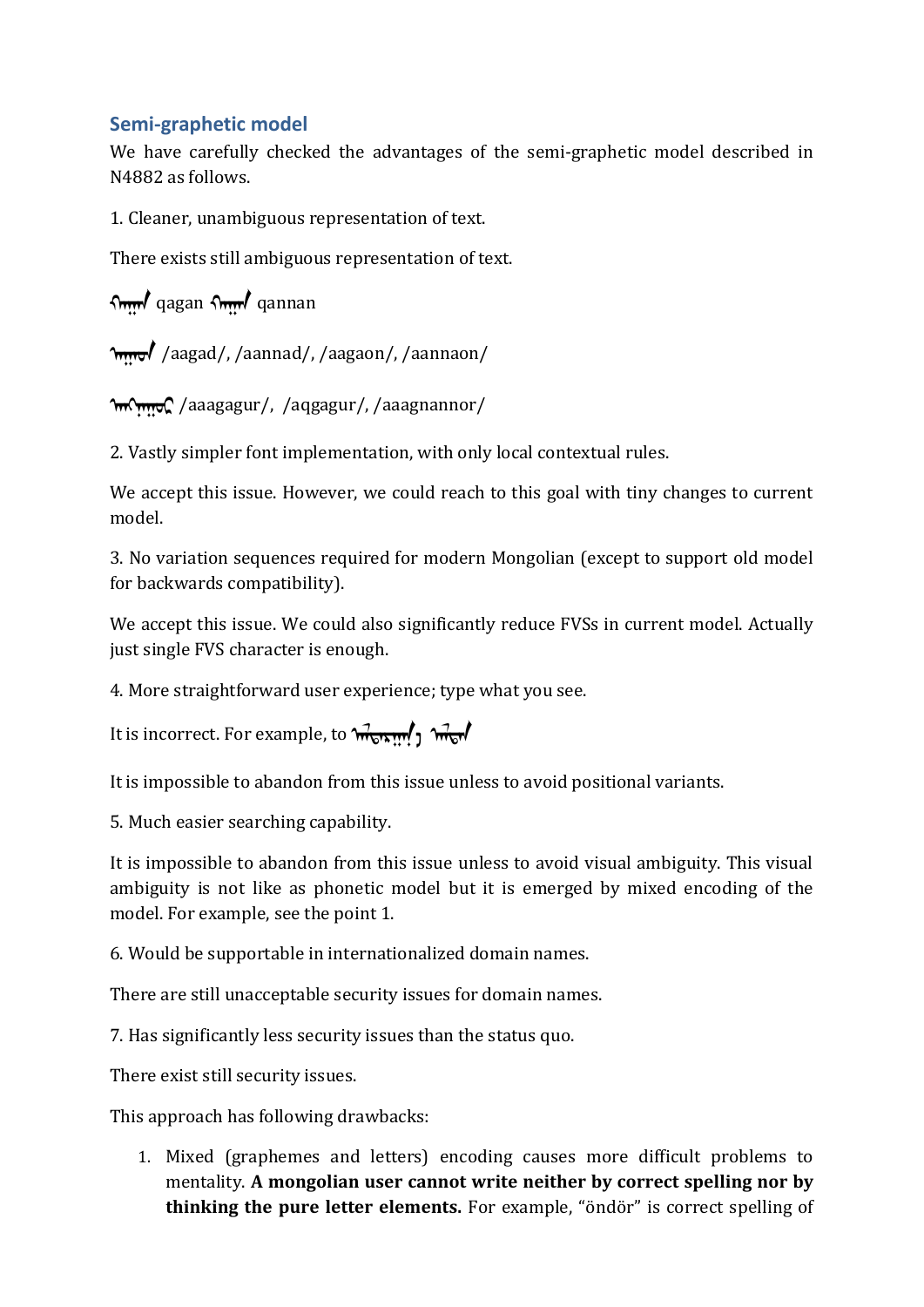the word  $\gamma_{\text{out}}$ , /meaning high/ will be spelled as "aueadur". Almost all words will be spelled incorrect.

2. Retains other minuses of the graphetic approach.

#### **Issues on migration**

The migration issues of the graphetic model are described N4890. The migration of encoding was never being so simple. The coexistence cannot be disappearing. There exist still huge problems with Cyrillic script in Mongolia. Before Unicode age, we used win1251 for Mongolian Cyrillic encoding. There were just two letters with two variants for each more than Russian. From 2000 until now, there exist still coexistence problems. There are bunch of incorrect fonts, which contain Ө,Ү letters both in ANSI block and Cyrillic block. (0400-04FF)

Thus, the semi-graphetic approach is unacceptable model.

Further, we analyzed pure graphetic model.

#### **Pure graphetic model**

The ideal graphetic approach is the model of old typewriter shown as in Figure 1.



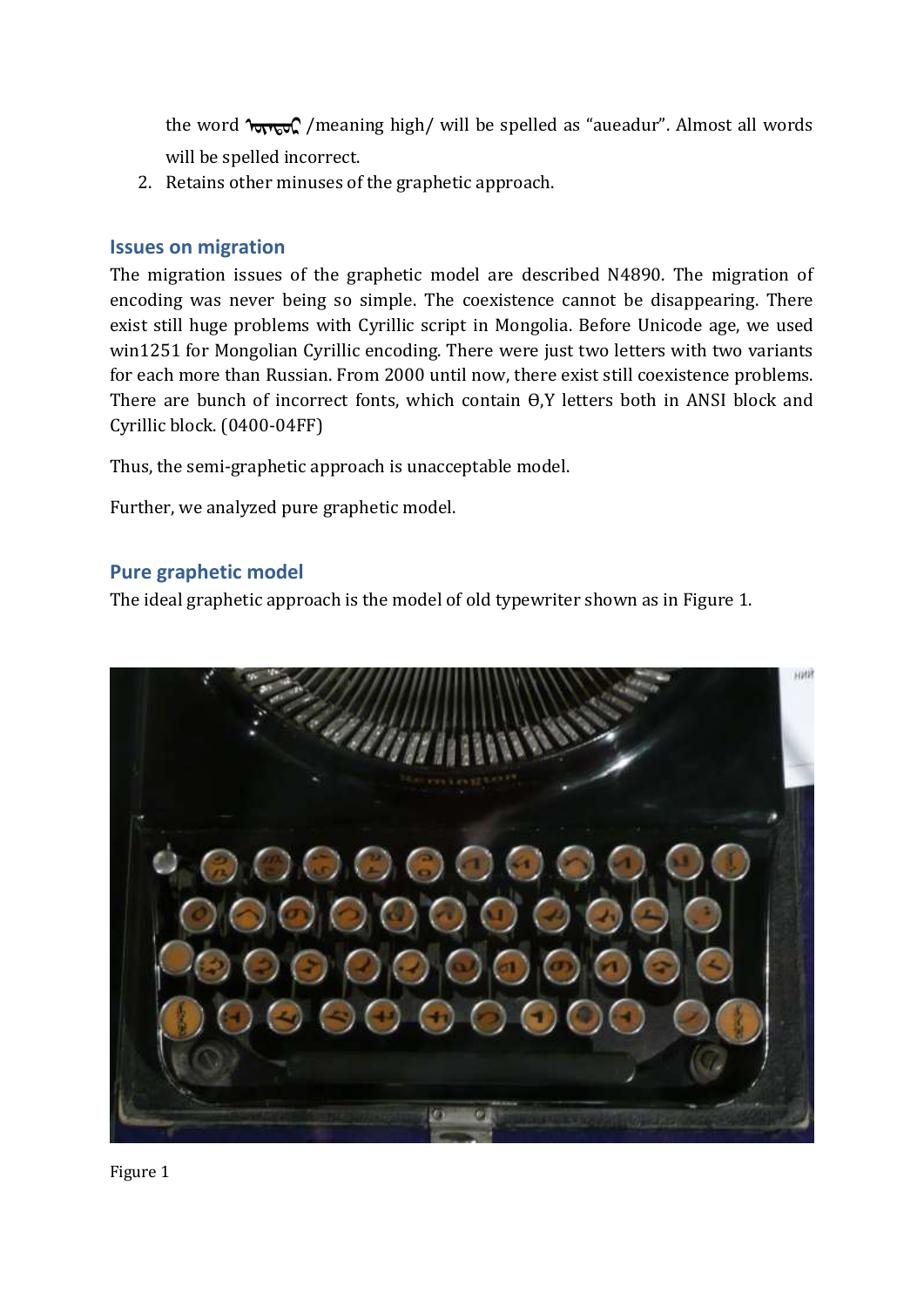This graphetic model has been used until the mid-90's.

Every Mongolian letter consists of defined strokes (not grapheme).

This is the traditional approach for Mongolian typewriting system. Figure 1.

# **Various elements of letter**

According to Mongolian linguistic books, there are specific terms to describe the elements of a letter. These terms they represent, are often referred to as parts of letters or positional variations of the graphemes. These pedagogic terms divided into following three groups: elements of letter or constituent parts of letter, syllable closing consonants and enclitics.

There are basic eleven elements of letter (mo. ᠵᠢᠷᠦᠮ *zuram*). All these names were derived from shape and position of the elements.

- $\pi$ <sub>m</sub>/ Atsag / Aleph, teeth-denote Horizontal diamond shaped stroke of A, E, NA, GA, DA, NG, MA, LA; known as teeth or tooth.
- <del>9τετ</del>ή Titim / Crown

Styles are often divided into with or without titim(analogy to serif and sans serif). Titim style is distinguishable by initial part of the all seven vowels, some consonants and suffixes. It marked consonant weakening. This element does not contain any phonetic information. Titim was first appeared in the 19<sup>th</sup> century as denoting sound weakening consonants.

# **•**  $\sqrt{\pi}$  **Shilbi** / Long teeth

A long bar is diagonal line of letter I, JA, YA, also known as an identification sign for feminine vowel.

- ᠡᠪᠡᠷ ᠂ ᠬᠡᠵᠢᠬᠡ **Ever, Gezeg** / Horn A diacritic marks used in MA, CA, ZA, LA,
- $\bullet$   $\forall$ **m** $\theta$  $\sqrt{}$  **Suul** /Tail

Long or short strokes, which usually written at the end of the words.

**•** Orgentle **Gedes** / Contour

A closed circular line that creates interior space, such as O, U, OE, UE, BA, PA,

#### $\bullet$   $\sim$   $\sim$  **Num** / Bow

An open circular line, such as in KE, GE, NG, BA, PA and FA.

• <del>λεινο</del> **Nuruu** / Backbone

There are two different meanings for this term. First, it is a whole body of the word linked in one line. Second, a space that is inserted between two letters.

- $\bullet$   $\theta$  $\theta$  $\sigma$ <sup> $\theta$ </sup> Zavj / An angular open contour, such as SA and SHA.
- $\bullet$   $\overrightarrow{r_{\text{max}}}$  **Zartig** /

A component of in shape of ear.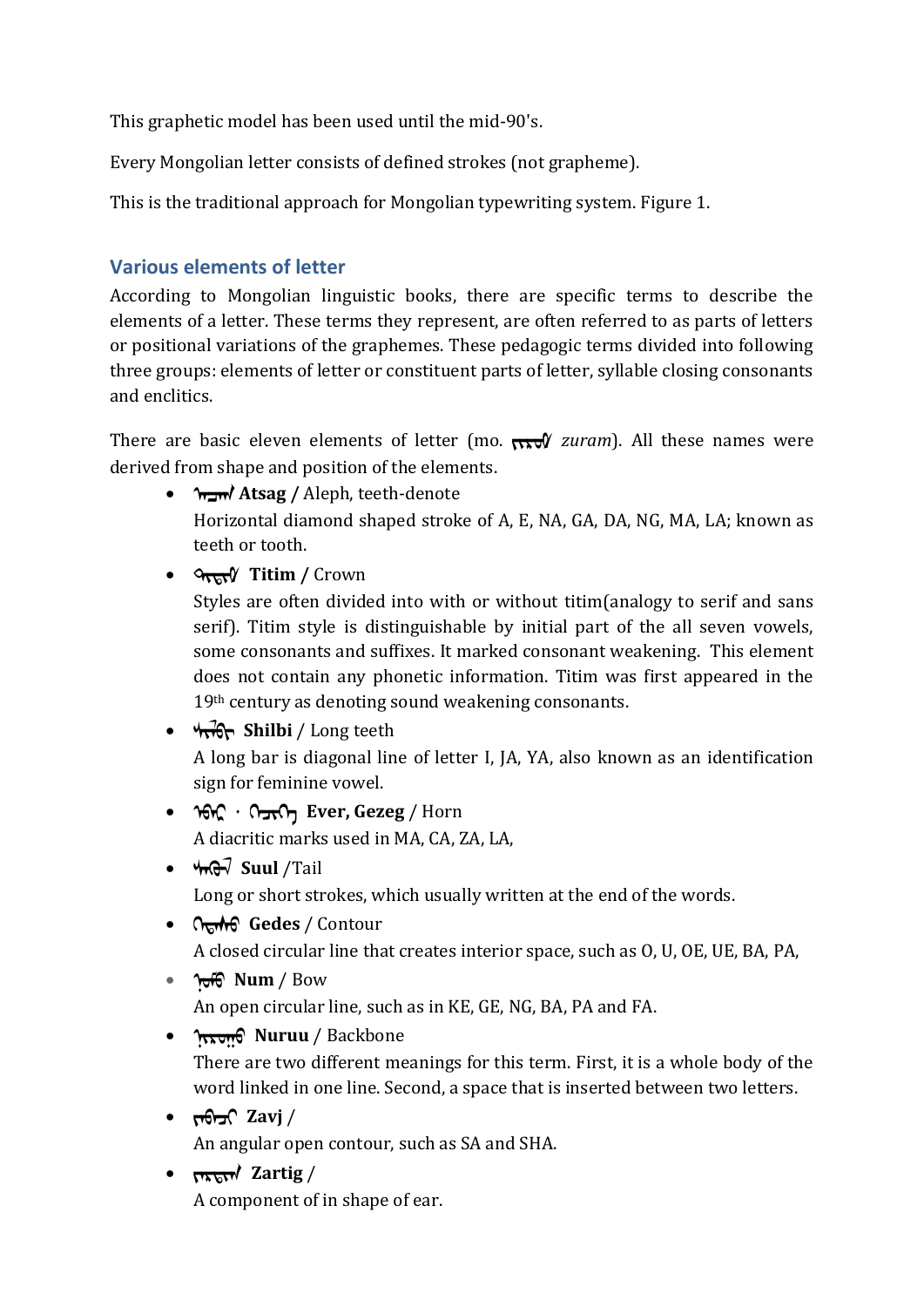- ᠴᠡᠭ **Tseg,** ᠳᠤᠰᠤᠯ **dusal** / Point
- A Drop like diacritic mark which is used with N, G, Sh.
- **•** *G*<sub>7</sub><sup>6</sup> Shavj / Finial
- A terminal, a term that is invented by printing professionals for its convenient typeface usage.

Some of **Zuram** could be called as positional form of grapheme. For an example: A longer tail is a final form of A, E and N. A crown is an initial form of E.

Above-mentioned elements of letters are commonly taught in school in order to give detailed information of the graphic of letters.

Lubsanbaldan, 1972, х. 209-219; Лувсанбалдан, 1975; Кара, 1972, х. 41; Мижиддорж, 1976; Шагдарсурэн, 1975; 1984; 1987]. Нэр томъёог ерөнхийд нь зурлагын нэр. авиа дуудлагын нэр, дагавар болон сул үгийн нэр гэсэн гурван том бүлэгт хувааж болно. Зурлагын нэр 1.  $a \text{div}(r)$   $\rightarrow$  attar 2.  $sidi(r)$  —  $\mu \nu \lambda$ 3.  $\partial \text{resil}(\epsilon)$  —  $\phi$ 4.  $niruyu$  (-) - нуруу 5.  $\gamma \circ u \cdot (-)$  - ron 6.  $silbi$  ( $\epsilon$ ) — шилбэ 7. ет-йп temdeg  $(\tau)$  — эмийн тэмдэг 8.  $urtu \, sidii (\tau)$  — урт шүл<br>9.  $segill (\tau)$  — сүүл ( $\pi$  үсэгт) 10. degegsi ebertei silbi (т) — дээш эвэртэй шилбэ 11. doyuysi ebertü silbi (e) — доош эвэртэй шилбэ 12. *eteger silbi*  $(e)$  — этгэр шилбэ 13. *erteger silbi* ( $\epsilon$ ) — эртгэр шилбэ 14. *yatuyar silbi* ( $\frac{1}{2}$ ) — ятгар шилбэ 15. *erbegeljin silbi* (e) — эрвээлжит шилбэ 16. gedesü  $(\sigma)$  — гэдэс 17.  $qodryudu (\pi)$  - ходоод<br>18. *baya qoduyudu*  $(\pi)$  - бага ходоод 19. yeke qoduyudu  $(\diamond)$  — 11X x020021<br>20. bitegil  $(\circ)$  — битүү 21. γογένγα (σ) — гогцоо 21. *γογέινα* (<del>ν</del>) — гогцоо<br>22. *gejige* (λ) — гэзэг<br>23. *eber* (λ, λ) — эвэр 23.  $eber (7, 5)$  - 3B3p 24. degegst eber  $(\tilde{r})$  — *x*33m 3B3p 25. doyuysi eber  $(F)$  — *noom 383p* 26.  $titem (*)$  — титэм 27.  $q$ ауаг<br/>qai toluyai (ф. <br/>ф.) — хагархай толгой 28. аngarqai toluyai — ангархай толгой 29.  $a$ ysabur ( $\circ$ ) — arc $\mathfrak{so}$ 30.  $mmu$ (с) — нум 31.  $jabaf$  (е, б) — завык 32. *ereli* (*z*, *z*) — *sp*yy<br>33. *aru-yin sa* (*h*, *h*) — арын са<sup>1</sup> 33. *aru-yin sa*  $(h, h)$  — apын ca'<br>34. *öbür-ün sa*  $(h, h)$  — өврийн са<sup>2</sup>

<sup>.&</sup>lt;br>Чхэвчлэн бурнад уламжлалд хэрэглэдэг нэр.<br><sup>2</sup> Иханхлан бурнал уламжлалд хэрэглэлэг нэр. <sup>2</sup> Ихэвчлэн бурнад уламжлалд хэрэглэдэг нэр.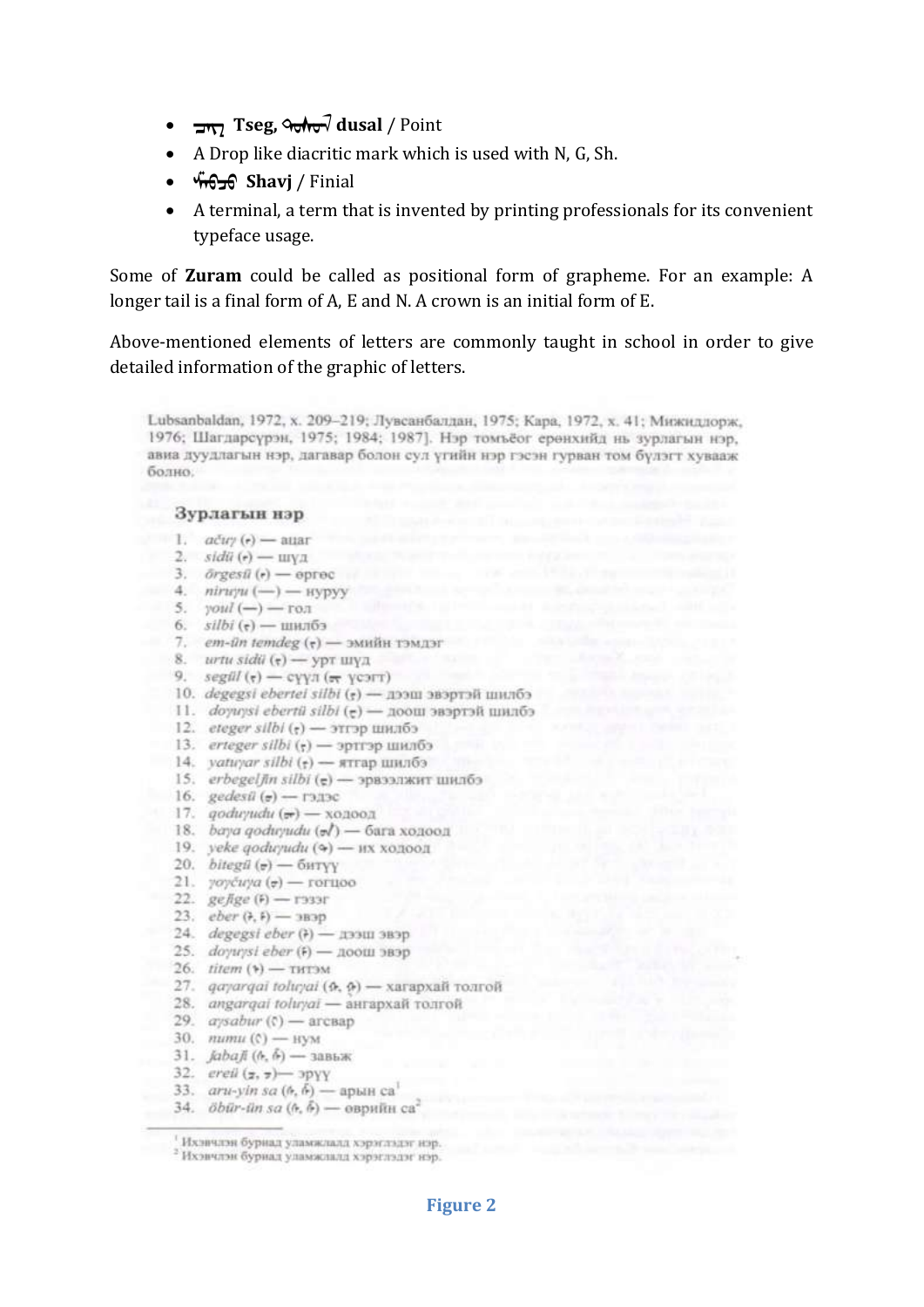More than 100 characters/elements are necessary on keyboard for pure graphetic model to illustrate all mongolian letters including ali gali letters.

There exist also visual ambiguities. We concluded that for mongolian script, we never abandon visual ambiguities.

With this model, we cannot store and transmit Mongolian language information and we suspect graphetic model cannot live long due to usability and text processing problems.

Thus, the graphetic model is also unacceptable.

# **3. Improvements to the current model**

# **Analysis of the phonetic model**

As mentioned in first chapter Mongolian script was unmistakably phonetic model. Choiji Odser, linguistic scientist in 13th century, was written primary source of current Mongolian script model *Jirüken-ü tolta* (Aorta of the heart), which is adapted from Uigur script. Even though the original publishing of "*Jirüken-ü tolta*" is not found, besides *Jirüken-ü tolta-yin tayilburi Otaruyin mani* (Mantra of the space: Commentaries on the Aorta of the heart), of Danzandagva is found. In this source, issue of the phonetic and graphetic is also noted/appeared in that time and followed the phonetic approach.

For that reason, we continued the research of issue on phonetic approach is still compromising.

Phonetic model is almost unmanageable near in the future. Why?

- 1. Incorrect and overloading usage of FVSs, which resulting unnatural user experience.
- 2. Heterogeneous implementations of fonts without clear specification.
- 3. Uncovered font rules and some missing characters.

Thus, it is necessary to eliminate all disadvantages of the current model that are mentioned in N4882.

# **Encoding issues**

We have carefully checked the Mongolian block from initial standard until current standard (Unicode 10.0) as well as technical report 170 to determine whether the original model proposed in Unicode 3.0 incorrect.

We found some critical problems or mistakes like incorrect encoded Mongolian letters QA, GA, which play main role to control vowel harmony rules of Mongolian script. Currently, we are working exactly reversed way. That is we always tried to determine those letters from context by font rules. We proved it is impossible. Currently, we could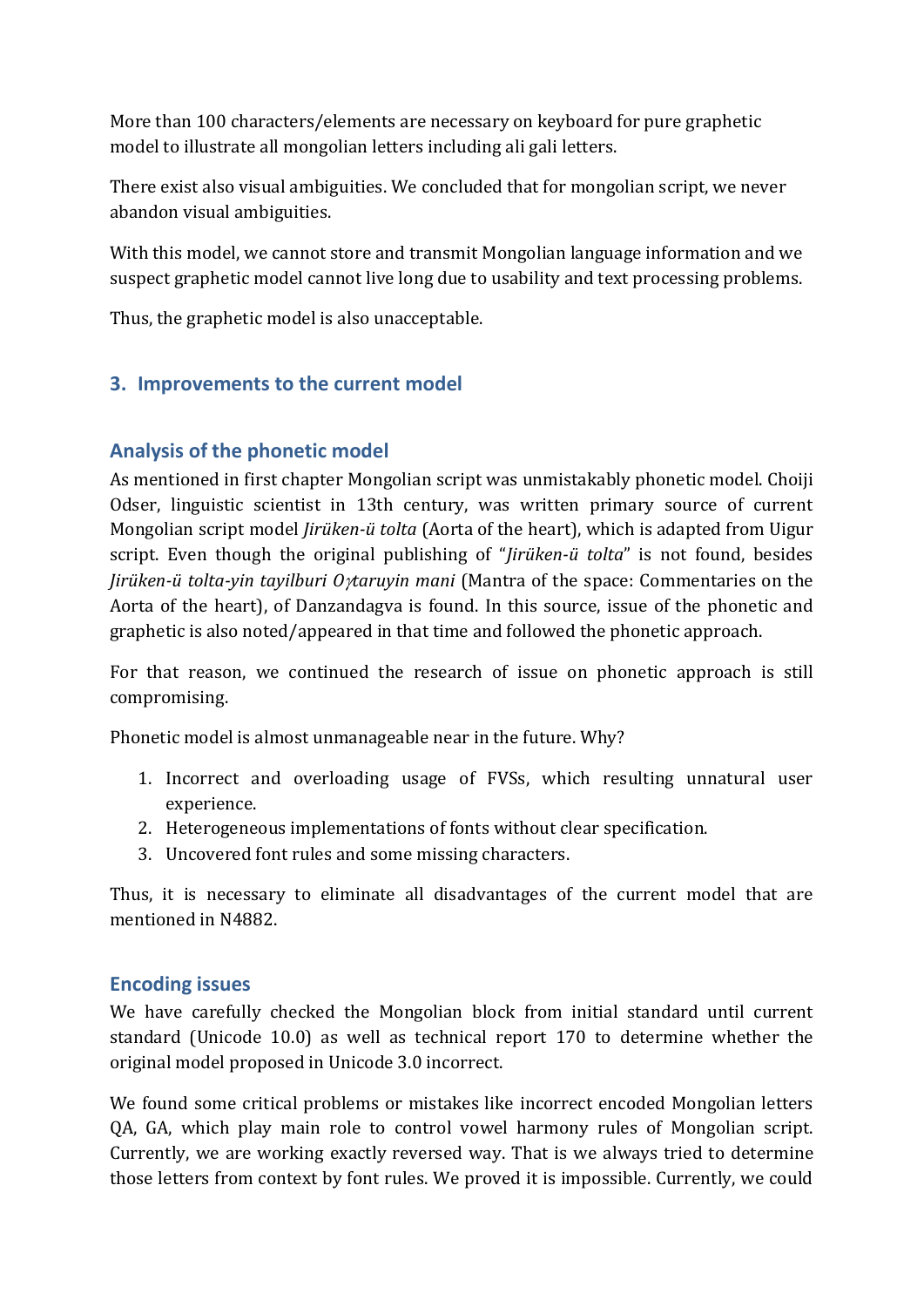not distinguish masculine and feminine form of those letters even though we wrote significant number of rules.

We could considerably reduce the complexity and contextual rules by strictly isolating Mongolian letters QA - QE, GA - GE.

- NNBSP is not well defined and intended. Please see the proposal of L2/17-036.
- In recent version of the standard, the stylistic and periodic characters are encoded. They have to be cleaned up.
- There are some missing characters in Mongolian block.
- There are missing character sets in Mongolian Ali Gali block.
- There are missing characters in Mongolian TODO block.

#### **Free Variation Selectors**

Locating these control characters on input device is significantly confusing users and untypical experience for users. As I see we don't have to place more than one free variation selector on input device. For character variant selection we have a good exemplar. There was a good typewriting software (in DOS environment) namely "Sudarch" in 90's. This editor had a free variation selector key which used for all variants.

For instance, analogue to current Unicode FVS1 used one FVS, for FVS2 two sequential FVSs and for FVS3 three sequential FVSs. The advantages are:

a) User does not need to search where FVS keys are located on keyboard.

b) User can directly see which variant is displayed by which variation keys (1, 2, 3 etc.) by typing FVS or Backspace keys.

#### **Narrow No-Break Space**

NNBSP causes many problems. First of all, we cannot use it as suffix connector. Because almost all plattforms didn't support this character except microsoft. In most systems, NNBSP is replaced by SPACE (0020). We could prove that easily. For instance, try to type in Facebook messenger or copy and past NNBSP contained text to the messenger.

Currently, the active users use space and nirugu to illustrate the suffixes correctly.

# **Some missing characters**

#### **Quotationmarks**

For quotationmarks, we use latin characters << >> because almost we doen't use CJK fonts. The problem is <<>> seems ugly and not centered. It's required to add this punctuation. For other punctuations we use latin characters but they doesn't placed in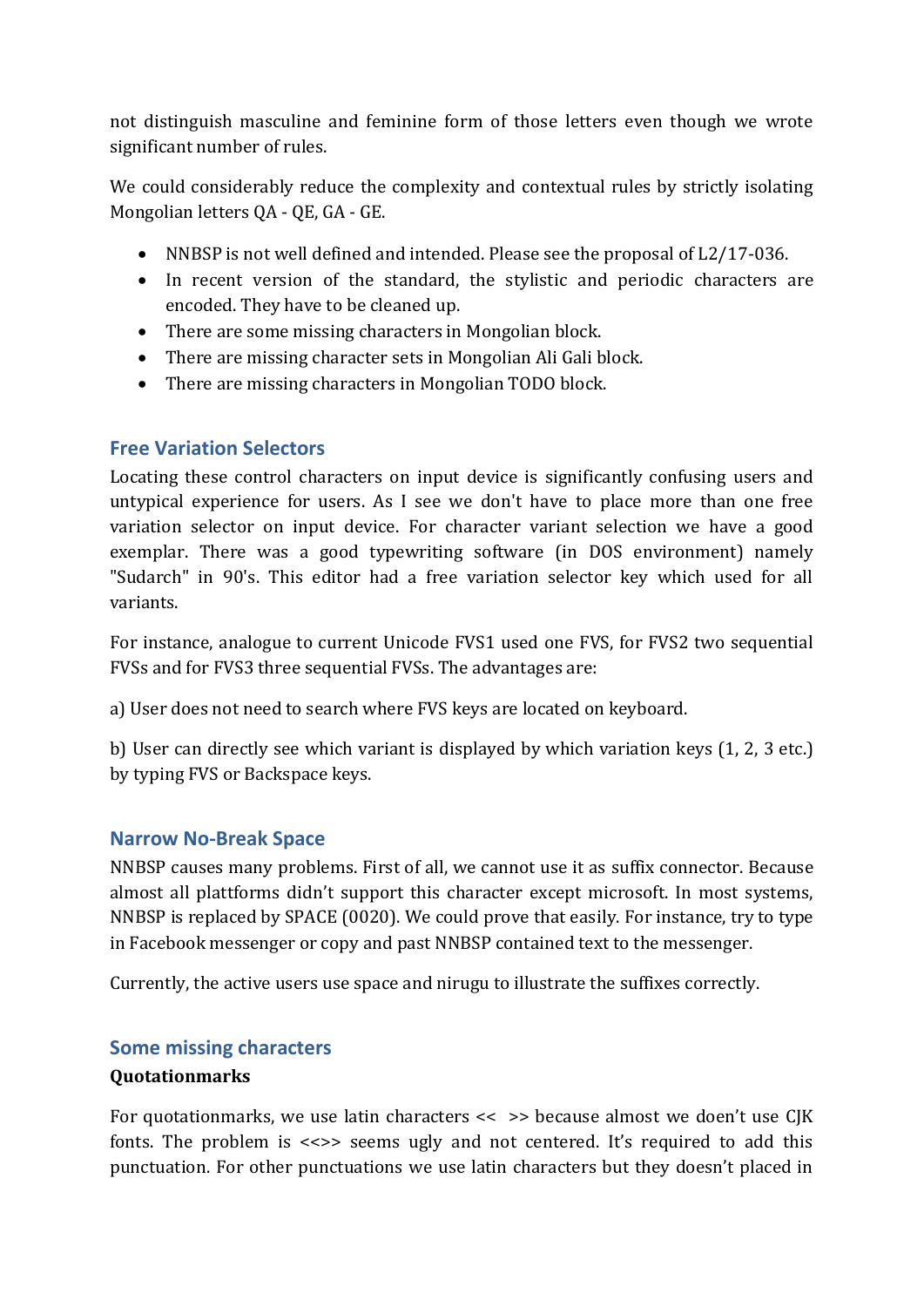the middle. Should we redraw all required lating glyphs to use them? We need clear instruction for font designing.

#### **Abbreviations of first letters**

It's necessary to add a full stop sign without a space after that to write abbreviations like surname etc.

#### **Composite word joiner**

We need one more control character to write joined words like Batumungkhe  $(\partial_{\mathbf{r},\mathbf{r},\mathbf{r},\mathbf{r},\mathbf{r}}(\mathbf{r})$ , Ueruntuyaga  $(\partial_{\mathbf{r},\mathbf{r},\mathbf{r},\mathbf{r},\mathbf{r},\mathbf{r},\mathbf{r}})$ , GereltOd  $(\partial_{\mathbf{r},\mathbf{r},\mathbf{r},\mathbf{r},\mathbf{r},\mathbf{r},\mathbf{r},\mathbf{r},\mathbf{r},\mathbf{r},\mathbf{r},\mathbf{r},\mathbf{r},\mathbf{r},\mathbf{r},\mathbf{r},\mathbf{r},\$ avoid the confusions like GerelTod  $(n_{\overline{k}} + \frac{1}{n_{\overline{k}}})$ . To distinguish composed words we use traditionally a long nirugu. It is currently possible using two nirugu and FVSs but it is difficult from user experience point of view. If it's possible a nirugu like character which has an effect following syllable.

# **Input device**

We need to show some characters to aware of invisible characters like FVSs are more than one times typed if they are placed on input devices.

Currently, the users are unable to know how many times they typed invisible characters.

The demonstration will be presented at the meeting.

# **Font**

Major problem of current encoding is overloaded rules in fonts that they destabilize the encoding. We can easily find numerous examples with calt rules of QA, GA letters and instable FVSs like  $\frac{1}{\sqrt{2}}$  /bicigVFS1/,  $\frac{1}{\sqrt{2}}$  /bicig/

The best way to stabilize FVSs, we need to standardize the rules of the font and the rendering.

See appendix.

# **The improved phonetic model**

The proposed improvement of the current phonetic model could be realized in ways.

Minor changes:

- 1. Fixing positional mismatches
- 2. Minimize Free Variation Selector at least on input devices
- 3. Clean up the stylistic and periodic characters and reorganize some variations into ali gali section.